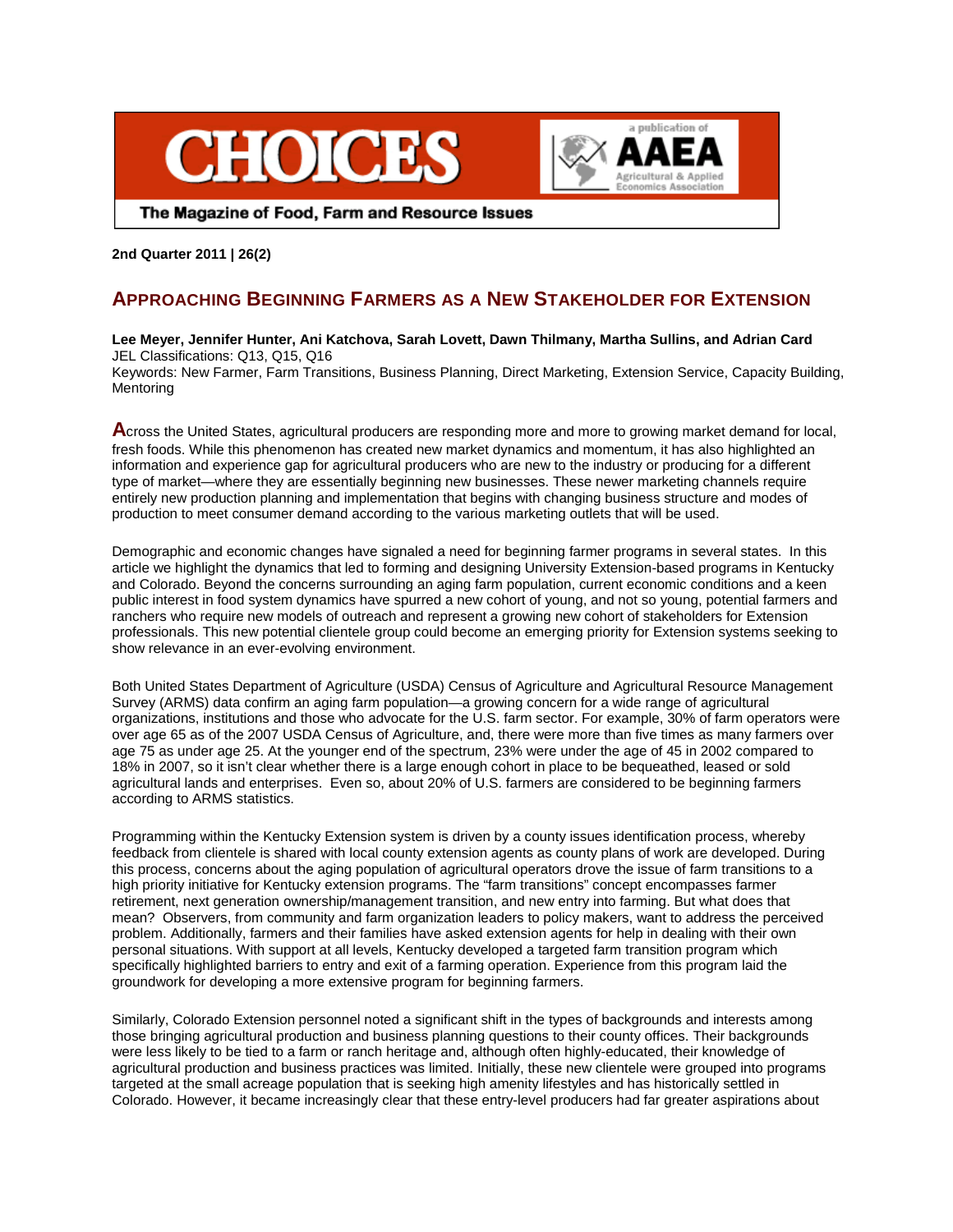growing for direct markets, and quickly gaining the skills to run commercially viable farm enterprises. In short, some farm operators who would have been classified as lifestyle farmers in the past are now recognized as trying to gain the skills and capacity to quickly ramp up to operating small and medium farms with little or no dependency on offfarm jobs. This posed some new challenges and opportunities for Colorado State University Extension.

## **Cultivating Beginning Farmer Programs**

As background, Kentucky has a very county-focused cooperative extension system. It has 120 counties, with at least one agriculture and natural resources extension agent in each county, and the support of more than 70 extension specialists—tenure-track faculty with a majority of their distribution of effort in extension—for the state's 83,000 farms. The existence of a local property-value based extension tax and local extension boards provides strong incentives for agents to respond to locally identified needs. Therefore, agents from this system who directly perceived the need, strongly supported state-wide efforts to address the broad farm transitions issue.

In Kentucky, the first programs related to farm transitions were targeted toward the transfer of farms from one generation to the next. With funding from USDA Sustainable Agriculture Research and Education (SARE) and the Southern Risk Management Education Center, both agent training and clientele-focused programs were implemented. These programs included financial planning, estate and legal dimensions of transitions, and intra-family communications. Based on both participant survey responses and program popularity, this topic is of great interest in the farming community. Programs focused on taking care of the retiring generation actually help create an emerging farmer gap, and new farmers are needed to fill this void. These replacements may come from the younger members of the retiring farmers' families or from new entrants to farming.

#### The Colorado State University (CSU) Building Farmers program

[\(http://www.extension.colostate.edu/boulder/ag/smallfarms.shtml\)](http://www.extension.colostate.edu/boulder/ag/smallfarms.shtml), launched in Boulder County in 2007, is the only program in Colorado that provides a proven route for succeeding in market farm production, management and sales. For example, evaluations show that three years after completing the Building Farmers course, 83% of participants reported that they had increased the range of products they grew and had made investments in infrastructure and equipment, with 73% reporting an increased customer base, and 67% reporting that they had a greater number of farm enterprises. In each of the four regions where this program has been offered, experienced CSU Extension field agents identified segments of the agricultural producer population where more focused and intensive education was needed to meet growing local demand for high-value, direct-marketed products.

The Beginning Farmer programs in Kentucky and Colorado were not created simply because new federal programming resources were available. Instead, it is the increasing demand and engagement of the new and transitioning farm clientele with county, regional and state Extension personnel that led to more targeted programming for this target audience. In Colorado, there was some lack of clarity on how this programming would connect with or be unique from longstanding small acreage programs, and it is an ongoing challenge to determine at what point landowners are transitioning to more commercial and profit-oriented enterprises.

#### **What We Have Learned**

The USDA Beginning Farmer and Rancher program was a catalyst and opportunity to respond to this clearly identified need. Kentucky had a very recent history of providing farm transitions programs—because of technical assistance provided to tobacco farmers—and an extension program model that could be adapted to the beginning farmer program needs. Although Colorado had fewer past experiences to emulate, there were national programs such as California's Agriculture and Land Based Training Association (ALBA)—that offered clear examples of how to provide long-term education and support to new farmers.

#### *Balancing the Roles of County Educators, State Specialists and Producer Educators*

The most visible models from which to draw lessons about past successes in Kentucky were the "Master Cattleman" program and "Annie's Project", a management program for farm women. Both of these programs have similar characteristics. They use a multi-session curriculum, 10 and six sessions respectively; are organized by groups of county agents and taught primarily by state specialists, but with agents also actively participating in the instruction; charge a modest fee which is kept at the local/county level to provide support for educational materials, meals, and other materials; and are supported by state level, grant-funded extension associates under the direction of the project director who is a state extension specialist.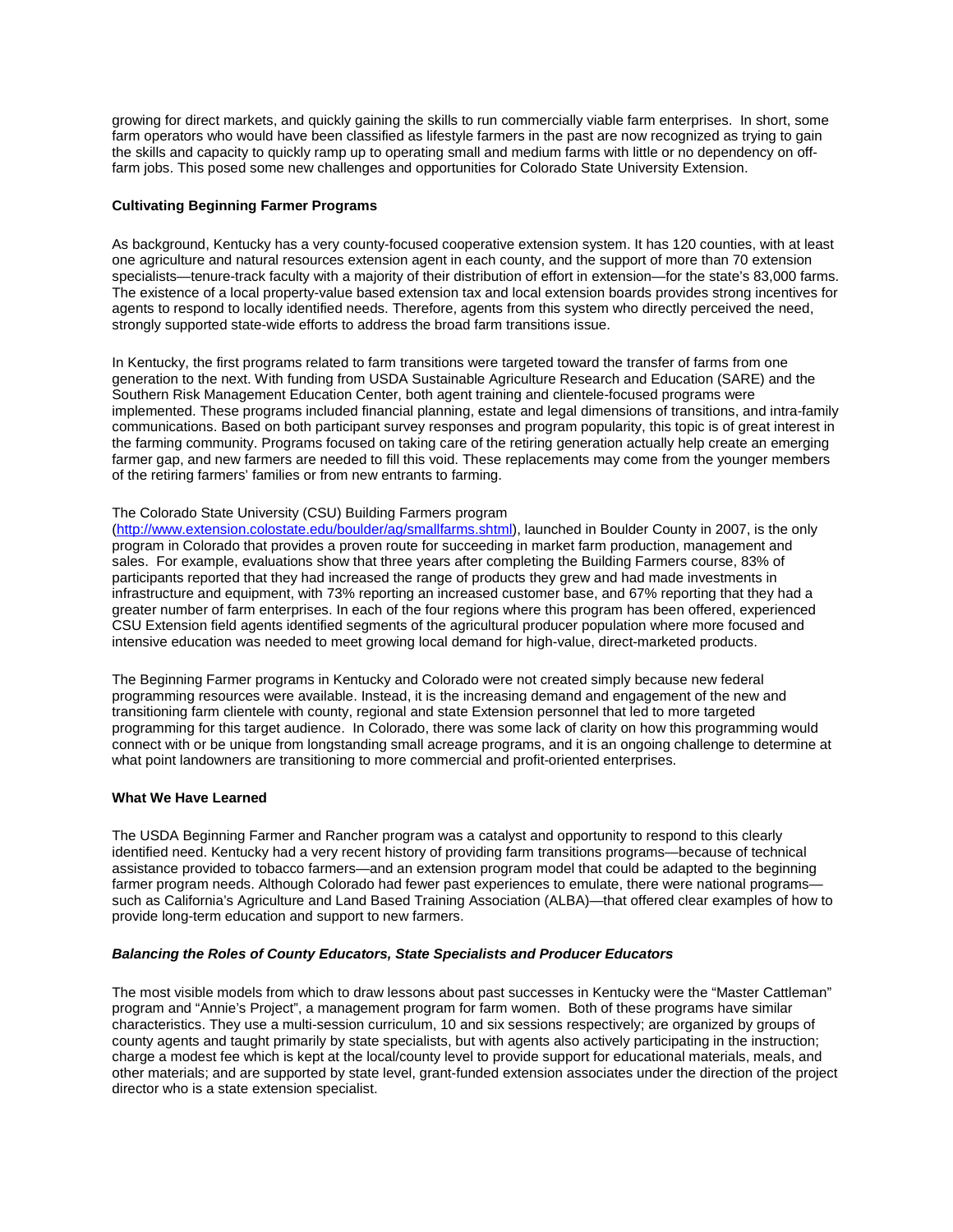Kentucky's BFRDP—originally called "A Common Field" but now known as KyFarmStart—was developed with the direct involvement of extension agents. This was possible because of their familiarity with the model used, their own clientele-driven interest in the program area and their enthusiasm for implementing the program. KyFarmStart was created using weekly conference calls during the program development phase, and initiated with a face-to-face agent "training" which required a program redesign session and launch. The "redesign" was actually a means to ensure that the program, as implemented, fit the expectations of the agents who would be managing it at the county level.

KyFarmStart is inherently multidisciplinary due to the beginning farmers' diverse needs and the multi-county (local), agent-managed model. Sessions are needs-focused, rather than disciplinary in nature. Each group has a 12-session curriculum, beginning with whole farm planning and enterprise selection sessions, a session on soils and nutrient management, and another on marketing. The remaining six to eight sessions address production topics, and are a combination of classroom and field day experiences. Local stakeholders are extensively involved in these field days, which often serve multiple functions in the local extension programming.

Marketing, for example, is considered as a needed skill, not a discipline, where producers learn how to develop a marketing plan and a network of market resources. Establishing farm mission and goals is often taught by a dairy specialist. Production focused field days are designed to incorporate lessons learned in the soils session with the pragmatic skills of managing a pasture-based cow-calf enterprise. Agents and skilled, experienced farmers are often the most effective teachers, because they have the knowledge base and have integrated the skills, often unknowingly, needed for success in their chosen enterprises. About two-thirds of the KyFarmStart participants indicated an increase in their knowledge of specific skills as a result of participating in the beginning farmer program—similar to the program-wide results discussed in the introduction to this theme. As one participant said, "The (KyFarmStart) program showed me great resources and allowed me to network with other farmers with similar interest."

## *Networking Producers and Engaging Experienced Farmers as Educators*

Two key elements ensure that the CSU Building Farmers program provides a foundation on which new farm enterprises can thrive in each of the regional programs: networking among course participants and mentoring of beginning farmers provided by more experienced farmers.

To facilitate deeper interactions, Colorado's short course emphasizes community-building through shared meals, peer review of business plans and project reports and, where possible, tours of participants' operations. During the Colorado programs, these community building activities were noted as similarly impactful compared to the "capacity building" the participants' reported from the coursework in terms of knowledge gained and progress made toward operational goals. Thus, in each area where the program is implemented —local areas vary greatly in geographic size, but generally draw participants from about a 50 mile radius—it builds a strong community network of producers involved in direct marketing; local input suppliers of land, water, labor, capital, and equipment; and other resources that ultimately help the community better support small agricultural operations and strengthen the local food system. As a result, this model is being adopted throughout a new Western BFRDP, multi-state project including Washington, Oregon, Idaho, Utah, Nevada and New Mexico (see<http://buildingfarmersinthewest.org/> for more information).

#### *New Models for Mentoring*

Beginning farmers greatly benefit from active engagement of an experienced farmer mentor. In the case of market farms—direct sales of food crops and animal products both on and off farm through farmers markets, CSAs, restaurants, produce stands, and u-picks—the complexity of operations is a challenge for Extension staff to fully understand and convey to those learning these production and marketing systems. As mentioned earlier, using paid mentorships, the Colorado program began by linking program participants with a producer-mentor experienced in direct market production, management and sales to provide more market-tested advice than academic class materials.

More recently, as a next step in the classroom component of the Building Farmers Program, graduates who present a well-crafted business plan are eligible to apply for an internship—for those without a substantial production enterprise or experience—or mentorship. Mentorships are designed to provide on-call technical advice to a mentee starting a market farm, while internships provide an unpaid opportunity for new farmers to work on an experienced producer's farm. The mentors and the local extension agent meet and review applications to determine the matches for the season's internships and mentorships. The mentor then acts as a consultant throughout one planning and growing season to help the mentee successfully implement his/her business plan developed during the previous fall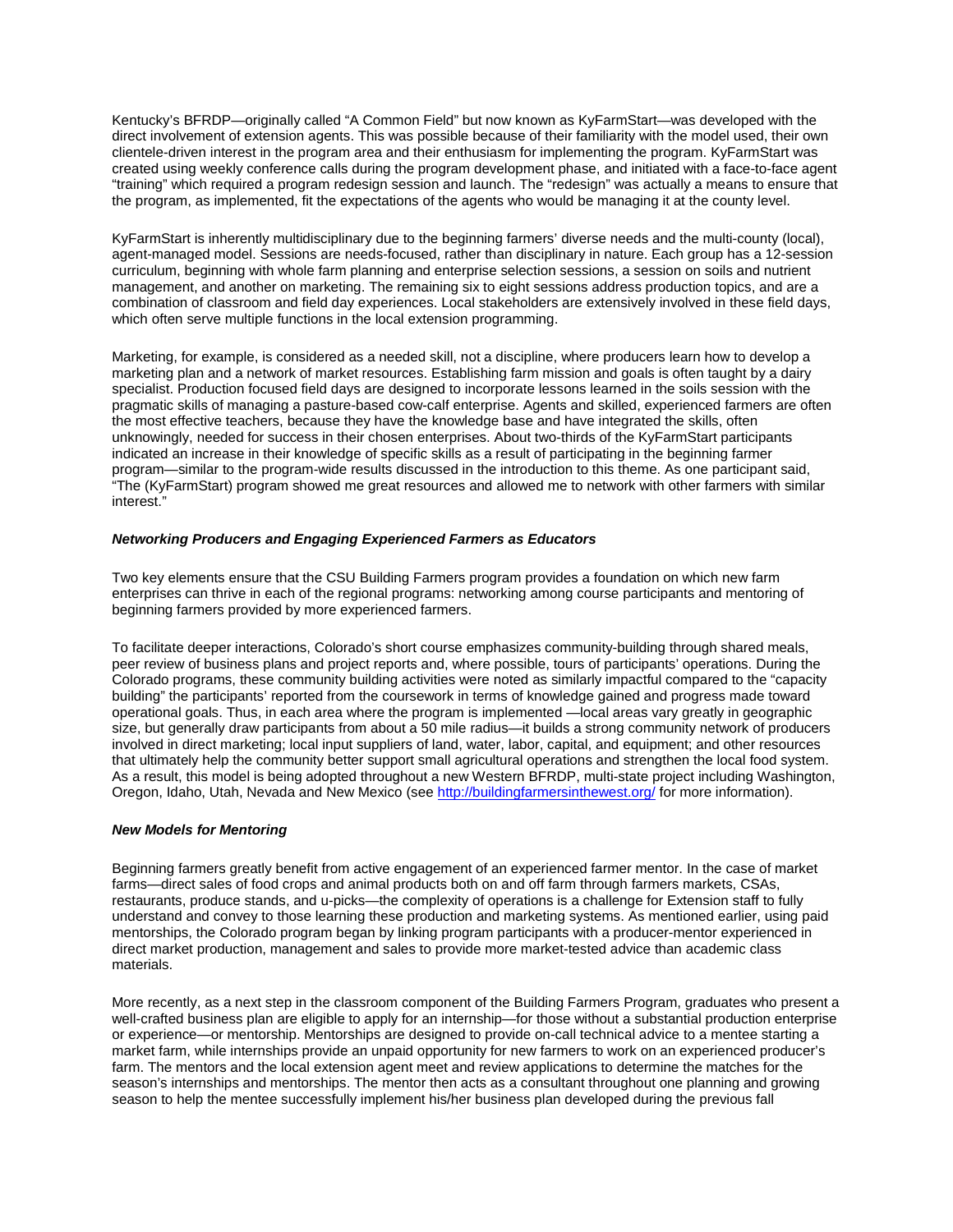classroom sessions. Mentors working with interns are paid \$1875 for the season and mentors working with mentees are paid \$625 for the season.

To amplify the learning of all mentees, they may access all of the mentors in service with mentees that season, not just their primary mentor. This allows them to tap the vast knowledge and diverse experience and production systems from the pool of mentors. The service period for mentorship is usually February through October and for internships, April through September. Both interns and mentees are required to write a professional development plan that helps to focus their learning and wisely use the time of the mentors and internship supervisors. Interns and mentees are asked to develop these, when possible, with their mentor. These plans are then shared with mentors so that there is a common understanding of the participants' educational and business development goals at the onset of the season.

### **Initial Outcomes**

At the end of the season, all participants complete a written evaluation to determine outcomes and impacts from the mentors, interns and mentees. Evaluations from the 2010 mentorship program show that mentees felt that they gained more information about planning than they had the previous year, as well as knowledge of soil fertility, postharvest handling and merchandising for direct sales. This demonstrates that the mentorships are flexible in terms of the mentees' potential learning outcomes. Mentees indicated that the skills they gained during the mentorship period would help them develop or update their business plans and explore new markets—key goals of the beginning farmer program. From the mentor perspective, mentors felt that they gained a new perspective on their own farming operations and enjoyed sharing their knowledge of farming with their mentees. Mentors felt that the compensation for their time was appropriate and that their time was well-used by their mentees—all indications that the Colorado program management is responsive to the needs of all participants.

Kentucky also recognized mentoring as a critical component to the success of beginning farmers. However, the Kentucky program has developed a less formalized mentoring structure compared to Colorado. Traditionally mentoring in Kentucky has taken place in the context of family or community, but today many beginning farmers do not have the family or community connection as a resource when they begin farming. The Kentucky program has worked with beginning farmers to connect them with experienced farmers with a similar enterprise interest, so that they will have a mentor that understands the challenges, both production and financial, that the operation will face. This will assist producers in translating the knowledge gained in the classroom to on-farm practical experiences.

In Kentucky, the monetary incentive for the mentor-farmer to participate is marginal, based on the assumption that mentor-farmers would participate out of altruistic motives to support the future of the Kentucky agriculture industry. The Kentucky program initially outlined a simple mentoring program, but subsequently the mentoring model was expanded to encompass several different models, based on county agent and participant feedback. Instead of offering only one-on-one mentoring, the expanded options include family mentoring, group mentoring based on specific enterprises and, in some cases, institutional mentorship. Furthermore, working with Kentucky State University professional and paraprofessional staff, the group has been able to offer targeted mentor support to beginning farmers who are African-American, Mennonite, limited-resource, small in terms of gross farm sales, and female. Their outreach activities have included one-on-one education on the farmer's operations, educational outreach meetings for beginning farmers, educational workshops including monthly "Third Thursday" educational workshops on farm management, marketing, and farm enterprises, and mentorship programs coupling existing farmers with beginning farmers in the targeted counties.

To supplement the University of Kentucky and Kentucky State University's formal mentoring and one-on-one training programs, the KyFarmStart program has partnered with two nongovernmental organizations, the Kentucky Beef Network and Kentucky Women in Agriculture to identify mentors and host mentoring events.

#### *Beginning Farmers Bring Diversity*

One unforeseen benefit from beginning farmer programs is that they draw in a diverse, and often new, audience whose composition varies by region. This represents new opportunities for Extension Agents and Specialists to develop outreach strategies that help them to more directly target the needs of this emerging client group and be more successful. For example, each year the Colorado programs accept participants who are launching a second career in agriculture, either from a completely different background or from a different type of agricultural production system. These participants may come from corporate backgrounds such as marketing or technology, but want to transition into a new, more rural lifestyle that creates value-based linkages in their community, or they may want to transition into a new business model such as direct marketing food and food products to consumers.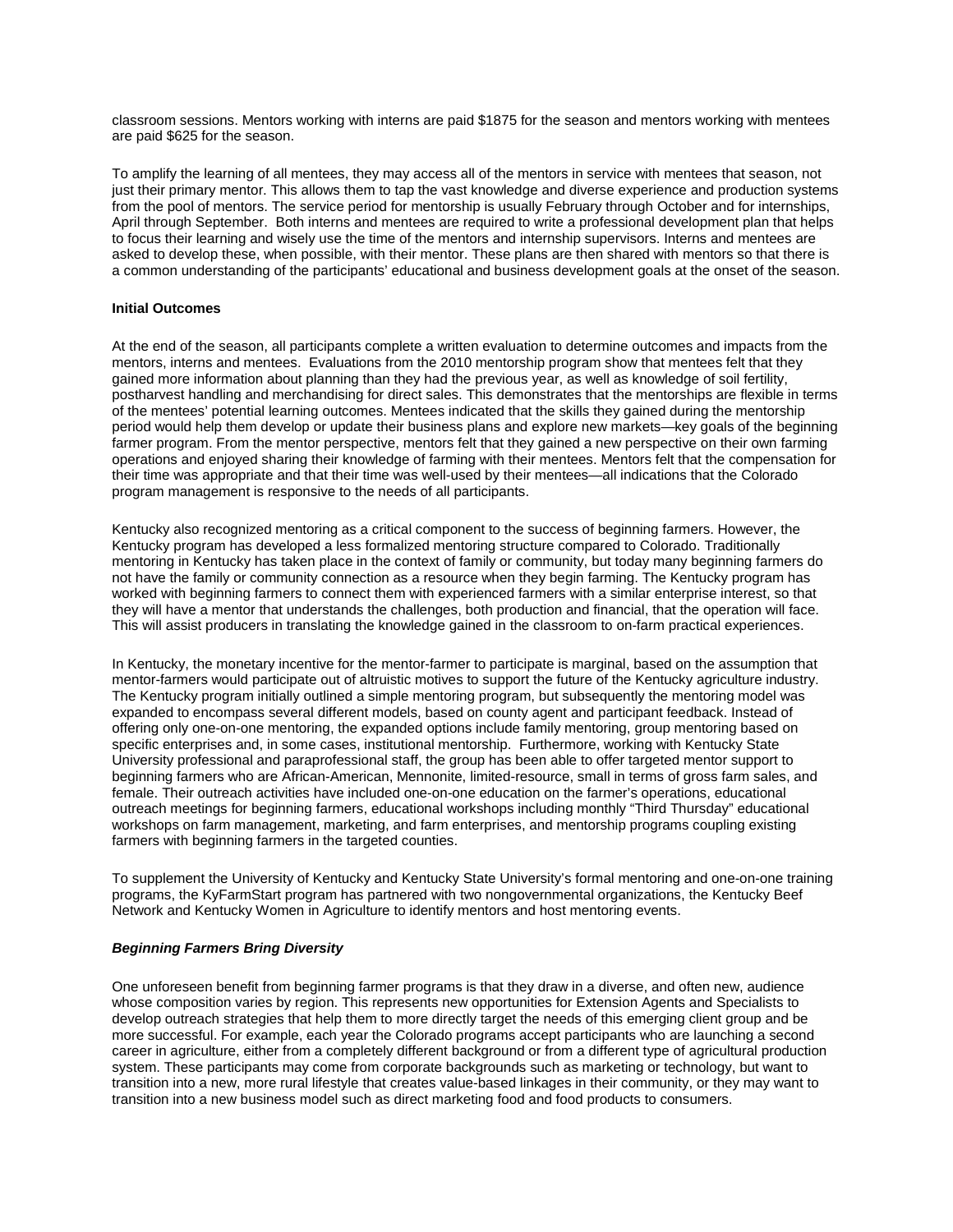Kentucky reports similar experiences, where its beginning farmer program not only attracts new clientele groups, such as second-career farmers, but also generates interest among younger clientele who will hopefully be the future extension leadership. Initially, anecdotal data suggested that a majority of program clientele would not be the stereotypical young farmers, under age 30, and that has proven true. Initial KyFarmStart participant analysis shows that 9% were under 30 years old, 18% were in the 30 to 45 age group, 40% were 46 to 60 years old, and 33% were age 60 or older. The backgrounds of the participants were equally diverse, with beef cattle, vegetables, sheep/goat production and forage production representing the most common industries. Twelve percent of the participants were limited resource farmers with gross farm sales not exceeding \$150,000 and a household income of less than \$25,000. This diversity obviously created a challenge in curriculum design.

The Colorado Building Farmers Program serves as a springboard for younger individuals involved in 4-H and FFA (formerly Future Farmers of America) to advance their connections to agriculture in ways that were unavailable five years ago. With experience and an interest in agriculture, these youth-based programs are a natural new client base for beginning farmer programs, primarily as participants who want to start their own specialty production agriculture businesses and explore new market opportunities. These young farmers and ranchers bring innovative marketing ideas and energy, as well as a link to the generation that still retains most of agriculture's productive land and water resources. By demonstrating the viability of managing smaller-scale, direct market operations, these younger individuals may also help to retain land and water in agriculture, for future generations.

## *Expanding the Resource Base for Agriculture*

The beginning farmer classroom component gives these new farmers a chance to test their interest in and commitment to agriculture as a profitable, commercial business rather than a recreational or hobby pursuit. The process of developing the foundation for a complete business plan allows participants to identify their goals and capabilities for a production agriculture business. As they advance through the course, they also have the opportunity to interact with experienced producers who can identify key production and business management practices for direct market enterprises, such as keeping accurate records that trace the product from preseason planning to marketing, or useful equipment for different scales of specialty crop production.

For those participants who are transitioning from a different agricultural production and/or marketing system such as larger scale crop or livestock enterprises, the beginning farmer program provides community resources not always applicable to commodity production and marketing systems, and links them to the market farm community of producers and potential market outlets. Without these connections and resources—such as information on locating land, labor, seeds, transplants and other inputs—it would be more difficult to help commodity producers transition into specialized crop or livestock production.

## **Closing Comments**

The information and experience gap for young, beginning and transitioning agricultural producers includes production and business skills. While some producers are transitioning to new production and marketing practices, other producers are entering agriculture for the first time and want to respond to emerging markets. But previously, there were few technical assistance offerings for smaller-scale, direct-market oriented operations. So, new planning for agricultural Extension programs may include activities that could help new operators grow sales, plan for better efficiency, target appropriate customers and marketing channels, and ultimately, improve the likelihood of profitability in the long run.

The key indicator of program success is the long term financial viability of the beginning farmer clientele, and there is limited evidence that these programs are helping to move participants in the right direction. Indeed, a three-year assessment of Boulder County, Colo. program participants showed that, by the third year, farmers had significantly increased their average sales as a medium term outcome toward commercial sustainability, while making modest capital investments. Based on outcomes from Colorado pilot programs, and the steep learning curves perceived, project coordinators expect to keep seeing improved knowledge among all participants, and documented business plans developed by at least half of the project's beginning farmers.

In Kentucky, the level of involvement in the farm business increased dramatically for participants. The program met expectations for 97% of the participants, and over half intend to participate in a subsequent mentoring program. As a result of participation in the KyFarmStart Program, 65% of participants indicated an increase in knowledge by at least one category on a Likert scale—where participants specified a level of agreement with a statement about their own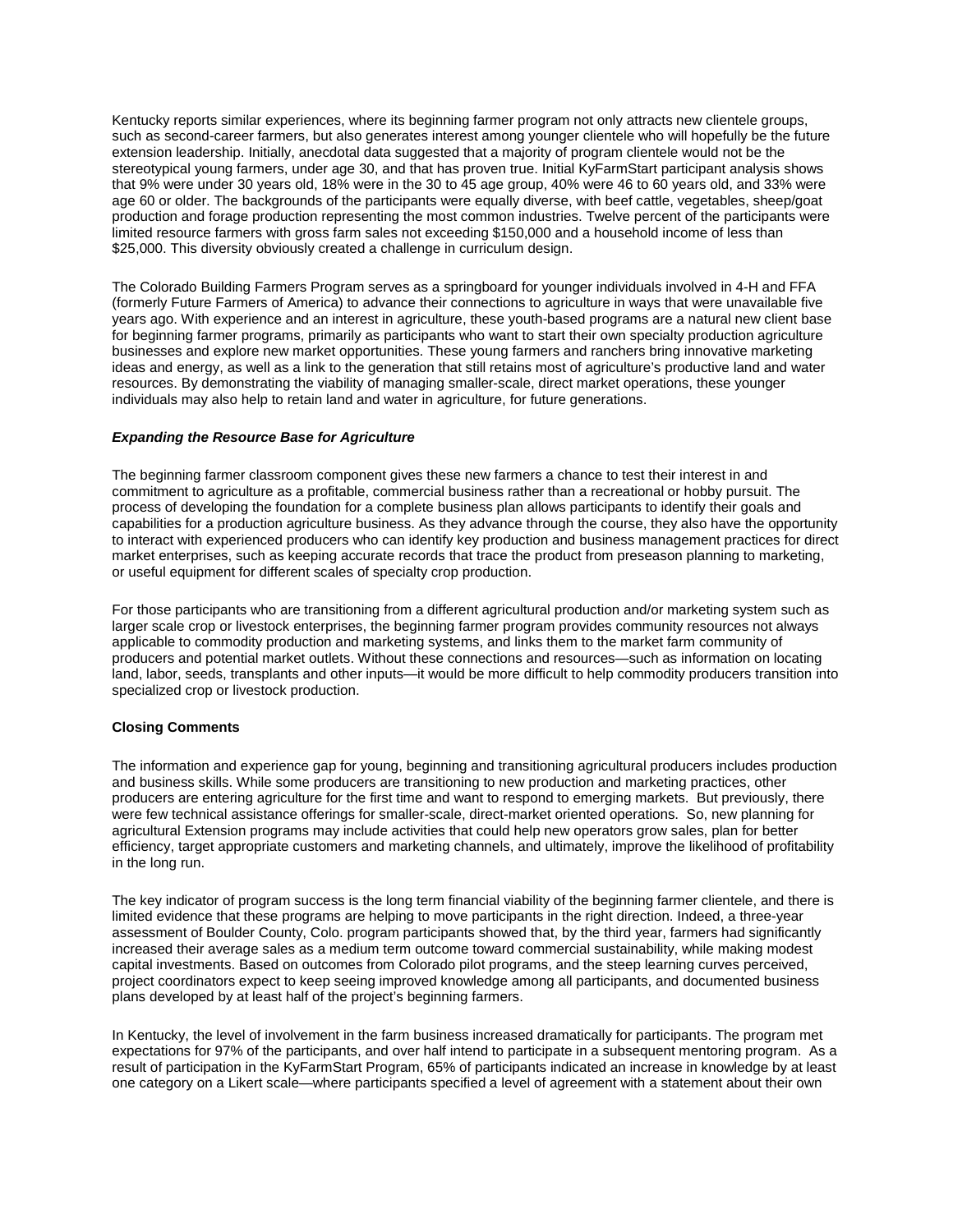learning. A majority of Kentucky participants also agreed that they were in a better position to network and use government resources after completing the program, but only about one-quarter had developed a farm business plan.

Stronger networks and awareness of resources was an intended outcome, and feedback from community resource partners in Colorado suggests these outcomes are being realized. Colorado participants note that at least 10% of program "graduates" will have made such significant progress on their business plans that they will be able to acquire additional capital, land, or financing; establish new markets such as farmers markets, CSAs, or chef accounts; or complete the requirements to participate in government programs such as NRCS, FSA, or value-added loans within 18 months of completing the course.

Community linkages are also important in recruiting some participants. As a unique aspect of the Kentucky program, project leaders partnered with two community social services organizations, Catholic Charities and Americana Community Services, to serve the refugee community. This is an urban/community garden-focused group, comprising 50-60 participants from nine ethnic communities. Most of the participants have some farming experience and are learning how to adapt their skills to an Upper South, urban ecology. Although, the initial program may not have targeted this specific audience, it clearly demonstrates the need for flexible programming and responding to the needs of clientele.

An interesting question emerged during the delivery of the KyFarmStart program: how do we account for and understand the reasons for participant attrition? In general, the Kentucky program was designed to help beginning farmers develop a farm business plan and evaluate the actual viability of their specific plan. Therefore, if producers "drop" from the program because they realize that embarking on a new agricultural venture is not as easy or financially possibly as they initially perceived, then this should be viewed as a success of the program, potentially preventing a future farm failure. Kentucky's hope is to address this specific question in the post-program evaluation: why do participants drop out of KyFarmStart? The goal of program leadership is to know how much attrition occurs because clientele learn enough about farming to decide that it is not the life for them and/or perhaps that farming does not justify the investment they would have to make, financially or otherwise.

This became a question of interest because the attrition rate was higher in one specific group, which had the largest numbers of "explorers" or those individuals currently considering a possible career in farming. Colorado has seen less attrition—typically less than 15% according to follow-up surveys—which may be due to an application process which compels participants to explain their goals and why program participation is important for their business development and sustainability.

On the other hand, Colorado Extension agents are more concerned with developing Building Farmer programs in regions of the state that are less connected to high value, consumer markets in urban areas. This entails cultivating demand through consumer market development and/or increasing supply by developing concentrations of market farm producers in more rural areas—an evolution which is slowly occurring as farmers' markets emerge in rural counties and larger scale buyers have to seek more distant suppliers.

Comments similar to these by Colorado Building Farmers program graduates provide positive feedback: "This is a fabulous course with lots of great experienced farmers supporting the system... I found it extremely valuable and felt that I made connections within my community that are irreplaceable!" By carefully adapting the Colorado Building Farmers and KyFarmStart programs to each locale, the programs create a foundation for success that lies not only in the business management skills that participants gain, but also in the farm community networks that will support those new businesses in the future.

#### **For More Information**

Colorado Building Farmers website: [http://extension.colostate.edu/boulder/ag/smallfarms.shtml#cbf.](http://extension.colostate.edu/boulder/ag/smallfarms.shtml#cbf)

Kentucky FarmStart website[: http://www.ca.uky.edu/kyfarmstart/.](http://www.ca.uky.edu/kyfarmstart/)

*Dawn Thilmany (dawn.thilmany@colostate.edu) is Professor, Department of Agricultural and Resource Economics, Colorado State University, Fort Collins, Colorado. Martha Sullins (martha.sullins@colostate.edu) is Extension Specialist, Colorado State University, Fort Collins, Colorado. Adrian Card (adrian.card@colostate.edu) is Extension Agent in Agriculture and Natural Resources, Colorado State University, Boulder County, Colorado. Lee Meyer (lee.meyer@uky.edu) is Extension Professor, Agricultural Economics, University of Kentucky; Lexington, Kentucky. Jennifer Hunter (jhunter@uky.edu) is Assistant Extension Professor, Family Studies, University of Kentucky,*